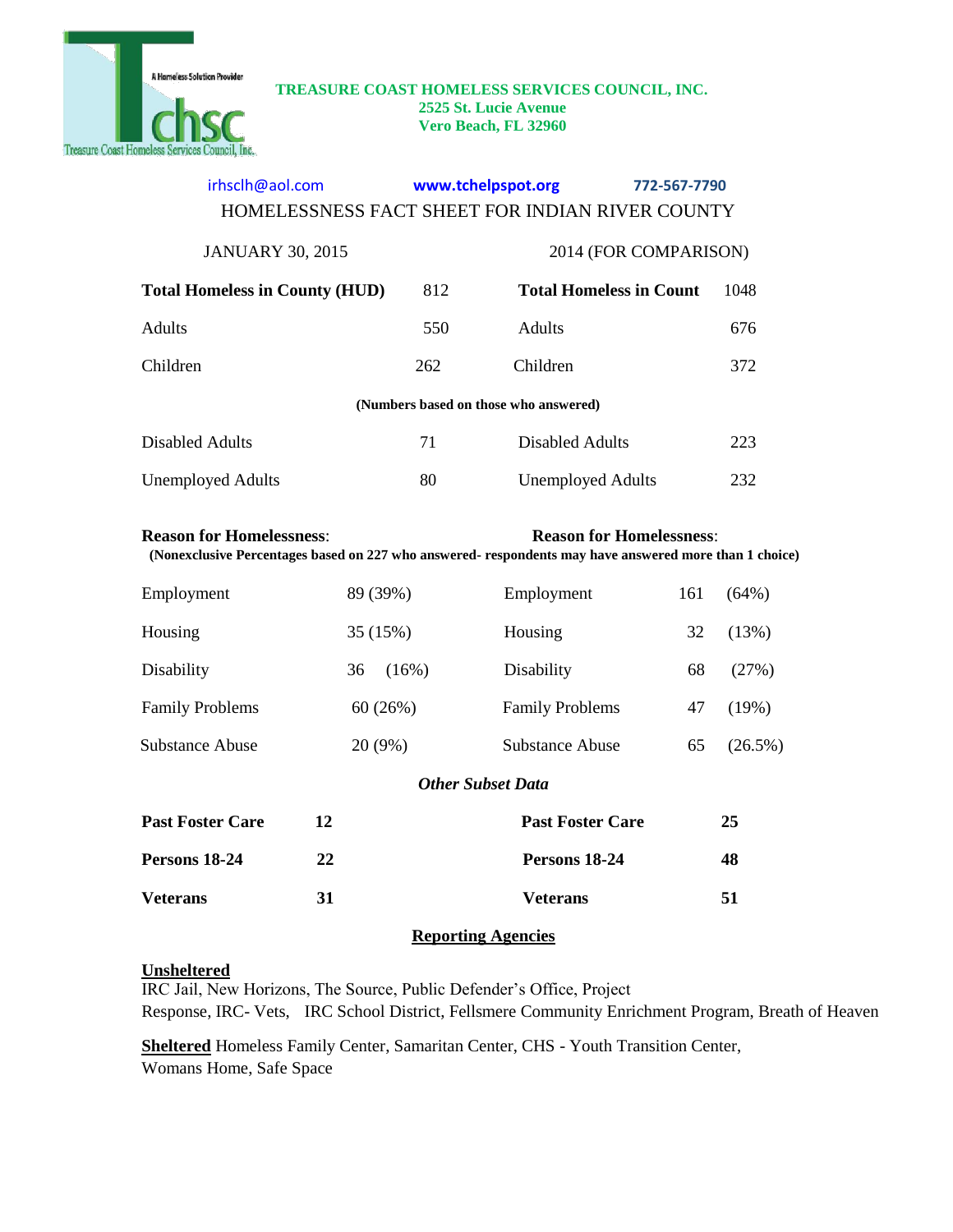

#### **TREASURE COAST HOMELESS SERVICES COUNCIL, INC. 2525 St. Lucie Avenue Vero Beach, FL 32960**

| irhsclh@aol.com<br>www.tchelpspot.org<br>772-567-7790<br>HOMELESSNESS FACT SHEET FOR MARTIN COUNTY                                                                           |                         |          |                                       |                       |            |  |
|------------------------------------------------------------------------------------------------------------------------------------------------------------------------------|-------------------------|----------|---------------------------------------|-----------------------|------------|--|
|                                                                                                                                                                              | <b>JANUARY 30, 2015</b> |          |                                       | 2014 (FOR COMPARISON) |            |  |
| <b>Total Homeless in County (HUD)</b>                                                                                                                                        |                         | 504      | <b>Total Homeless in County</b>       |                       | 567        |  |
| <b>Adults</b>                                                                                                                                                                |                         | 409      | <b>Adults</b>                         |                       | 369        |  |
| Children                                                                                                                                                                     |                         | 95       | Children                              |                       | 198        |  |
|                                                                                                                                                                              |                         |          | (Numbers based on those who answered) |                       |            |  |
| <b>Disabled Adults</b>                                                                                                                                                       |                         | 99       | <b>Disabled Adults</b>                |                       | 47         |  |
| <b>Unemployed Adults</b>                                                                                                                                                     |                         | 96       | <b>Unemployed Adults</b>              |                       | 178        |  |
| <b>Reason for Homelessness:</b><br><b>Reason for Homelessness:</b><br>(Nonexclusive Percentages based on 233 who answered- respondents may have answered more than 1 choice) |                         |          |                                       |                       |            |  |
| Employment                                                                                                                                                                   | 96                      | $(41\%)$ | Employment                            |                       | 165 (81%)  |  |
| Housing                                                                                                                                                                      | 35                      | (15%)    | Housing                               | 14                    | (7%)       |  |
| Disability                                                                                                                                                                   | 59                      | (25%)    | Disability                            | 26                    | (13%)      |  |
| <b>Family Problems</b>                                                                                                                                                       | 31                      | (13%)    | <b>Family Problems</b>                | 16                    | (8%)       |  |
| <b>Substance Abuse</b>                                                                                                                                                       | 28                      | (12%)    | <b>Substance Abuse</b>                | 20                    | $(9.66\%)$ |  |
| <b>Other Subset Data</b>                                                                                                                                                     |                         |          |                                       |                       |            |  |
| <b>Past Foster Care</b>                                                                                                                                                      | 6                       |          | <b>Past Foster Care</b>               | 2                     |            |  |
| Persons 18-24                                                                                                                                                                | 9                       |          | Persons 18-24                         | 33                    |            |  |
| <b>Veterans</b>                                                                                                                                                              | 13                      |          | <b>Veterans</b>                       | 14                    |            |  |
| <b>Reporting Agencies</b>                                                                                                                                                    |                         |          |                                       |                       |            |  |

## **Unsheltered**

House of Hope, Love and Hope in Action, Martin County Health & Human Services, Salvation Army of Martin County, Public Defenders Office, Project Response, New Horizons, Martin County School District

## **Sheltered**

Compassion House, Safe Space Martin County,